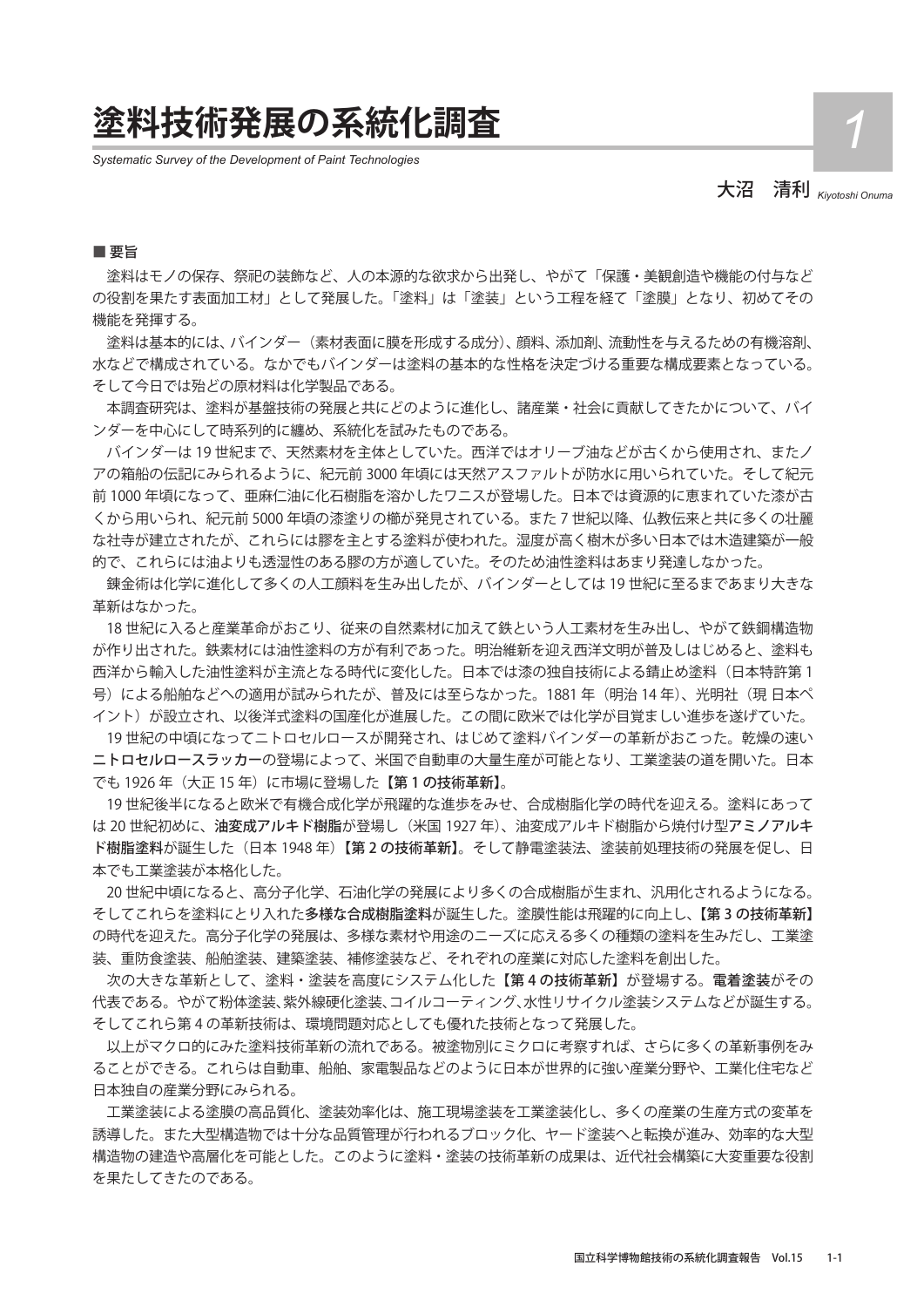Paints are composed of ingredients such as binders, pigments, additives and solvents (organic solvents or water). Almost all of the raw materials today are chemical products. Of these materials, the component that determines the basic properties of the paint is the binder.

In this research survey, I seek to provide a chronologically-organized study of the development of the basic technologies of paints, with a focus on binders.

Until the 19<sup>th</sup> century, binders were mainly natural materials. Oil-based paints, Japanese lacquer and gelatinous glue have long been used in the West and in Japan, respectively.

In the  $19<sup>th</sup>$  century, nitrocellulose was developed. The introduction of quick-drying nitrocellulose opened the path to industrial paints. This marked the first technological innovation.

The latter half of the 19<sup>th</sup> century saw breakthroughs in synthetic organic chemistry in America and Europe, and heralded the era of synthetic resin chemistry. Oil-modified alkyd resins were introduced in the beginning of the 20<sup>th</sup> century and gave rise to baking-type amino alkyd resin paints. This marked the second technological innovation. These advancements led to the development of electrostatic coating method and pretreatment processing technologies. The coatings for industrial use got into gear.

In the mid-20<sup>th</sup> century, many synthetic resins were created by the remarkable progress in polymer and petroleum chemistry. A variety of synthetic resin paints were created by incorporating resins. The performance of these paints improved dramatically, ushering in the era of the third technological innovation. The development of polymer chemistry gave birth to many kinds of paints that use a variety of materials and meet the needs of a wide range of purposes. These paints include industrial paints, heavy-duty coating paints, construction paints, and repair paints for different industries.

The next major innovation was the advanced systemization of paints and coating systems, which marked the fourth technological innovation. Electro-deposition painting is a representative example. Before long, powder coating, coil coating, and water-based recycling paint systems were created. These fourth technological innovations were further developed to be outstanding technologies in response to the environment.

This summary gives a macro picture of the march of innovations in paint technologies. Continuous progress in paint technologies has greatly contributed to the development of different industries and to the realization of an affluent society.

#### ■ Profile

#### ■ Contents

| 1.はじめに …………………………………………… 3       |
|----------------------------------|
| 2. 塗料概説                          |
| 原始時代から大正時代まで …… 12<br>3.塗料の歴史(丨) |
| 4. 塗料の歴史 (Ⅱ) 昭和時代以降 …………………… 25  |
| 5. 塗料・塗装の代表的な分野別技術革新事例………… 42    |
| 6. まとめ 塗料技術の系統化…………………………… 68    |
| 謝辞……………………………………………………… 73       |
| 明治以降の主な塗料の歴史 登録候補一覧……74<br>付表    |
|                                  |

## 大沼 清利 *Kiyotoshi Onuma*

#### 国立科学博物館産業技術史資料情報センター 主任調査員

|  | 昭和33年 3月 東京教育大学(現 筑波大学)理学部化学科卒業 |  |
|--|---------------------------------|--|
|  |                                 |  |

- 昭和33年 4月 日本ペイント株式会社入社
- 平成 3年 6月 同社工業用塗料事業部長(取締役)<br>平成 7年 6月 同社工業用塗料事業部長(取締役)
- 平成 7年 6月 同社取締役退任顧問<br>平成 8年 5月 (社)日本塗料工業会
- 平成 8年 5月 (社)日本塗料工業会専務理事<br>平成12年 5月 (社)日本塗料工業会専務理事
- 平成12年 5月 (社)日本塗料工業会専務理事退任常勤顧問<br>平成12年 9月 (社)日本塗料工業会常勤顧問退任
- (社)日本塗料工業会常勤顧問退任
- 平成21年 4月 国立科学博物館産業技術史資料情報センター 主任調査員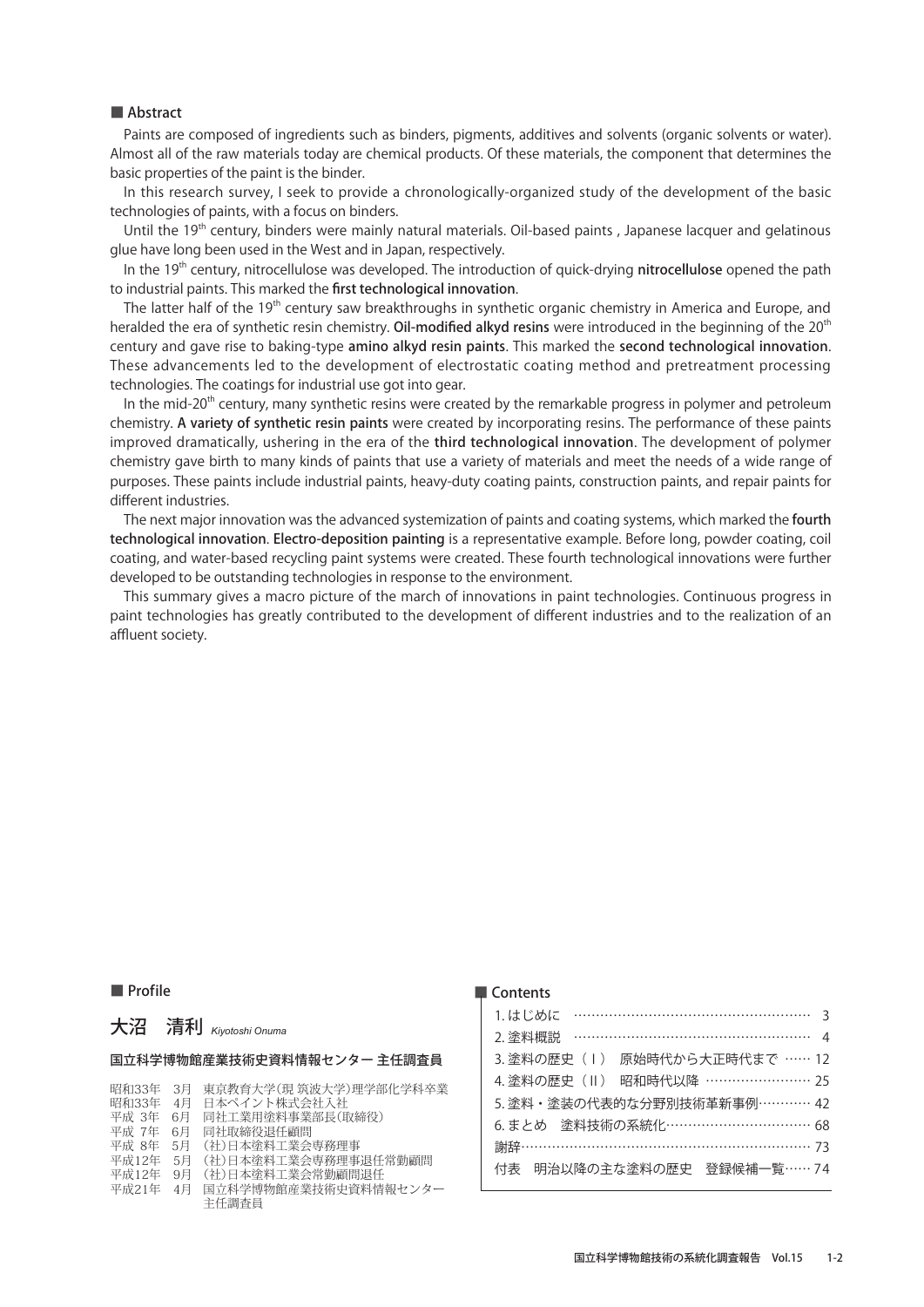**高炉技術の系統化** *2*

*Histrical Development of Blast Furnace Technologies*

彼島 秀雄 *Hideo Kanoshima*

### ■ 要旨

わが国の製鉄業は安政 4年 (1857)に大島高任が釜石大橋地区で洋式高炉を創設して以来 150年を迎える。当 時は、古来の「たたら法」で製造される砂鉄銑で製造した大砲の砲身強度が不十分であったことから、高温炉で 精錬される均質な銑鉄を大量に製造することを目的として、釜石の塊鉱石を原料として自ら翻訳したヒュゲニン 著「大砲鋳造法」(日本での略称)の知識を頼りに独自の洋式高炉を創設したものであった。

明治政府の富国強兵、殖産興業政策による民間需要や日清日露戦争の勃発による軍機需要の増加に対応して、 官営釜石鉱山ではイギリス技術による近代製鉄法(日産 25t 高炉)が導入され、官営八幡製鉄所第 1 高炉におい てもドイツ技術による銑鋼一貫製鉄法(日産 160t 高炉)が各々外人技師の指導で実施されたが成功しなかった。 両製鉄所の導入設備は最新の性能を有するものであったが、我が国の石炭性状に対する知識や認識が甘く、高炉 の大きさに相応しい強度のコークスを製造することができず安定な操業ができなかったことが原因であった。当 時のわが国の石炭には強粘結炭がなく、高炉の内容積に相応しい潰裂強度を有するコークスを日本人自らの知恵 で創り出す必要があった。

第 2 章では大島高任の洋式高炉法、釜石鉄山での近代製鉄法の導入とコークス高炉法の誕生に至る推移につい て述べ、第 3 章では八幡製鉄所の創立計画の変遷と外国技術の直訳的導入に対する我が国自らの技術適応(最適化) について述べる。

第 1 次世界大戦後は、旺盛な鉄鋼需要の進展に刺激されて官営製鉄所と民間製鉄所が併進する体制となる。こ こではわが国の銑鉄自給率の拡大と外国銑に対する価格競争力が経営課題となり、高炉の生産能力の拡大と労働 集約的な作業の合理化を図るための設備投資が積極的に実施され、投融資環境も整備された。

第 4 章は第 1 次世界大戦から第 2 次世界大戦に至る動乱期における鉄鋼業の編成と第 2 次世界大戦前に於ける 高炉技術の到達点について述べる。

戦後の高炉技術の発展は、戦後復興期に於ける米ソ対立、経済の高度成長戦略やエネルギーや鉄鉱資源の動向 に大きく支配された。

第 5 章では戦後復興、高度成長期における臨海新立地での大型化と効率化の推進と地域環境対策、第 6 章では 石油危機に端を発した量から質への転換期における脱石油・省エネ技術の展開、第 7 章ではプラザ合意による円 高に対応した製造拠点の集約化と労働生産性の向上、21 世紀における途上国の成長に伴なう鉄鋼需要の世界的拡 大への技術対応について述べた。

戦後の高炉の発展は多くの外国技術の積極的導入によって進められたが、高炉の大型化は設備や操業トラブル が発生した場合に極めて大きな生産リスクを伴なう。設備故障を回避し信頼性を高めるために設備の完成度を高 め、安定操業を確立するためには技術を標準化し付加価値を高める活動が不可欠であり、わが国独自の革新技術 も生まれた。企業間の切磋琢磨による競争と協調、共通課題に対する産学官による共同研究の実施など、我が国 独特のもの作り文化によってわが国の鉄鋼技術は世界最先端の水準に至った。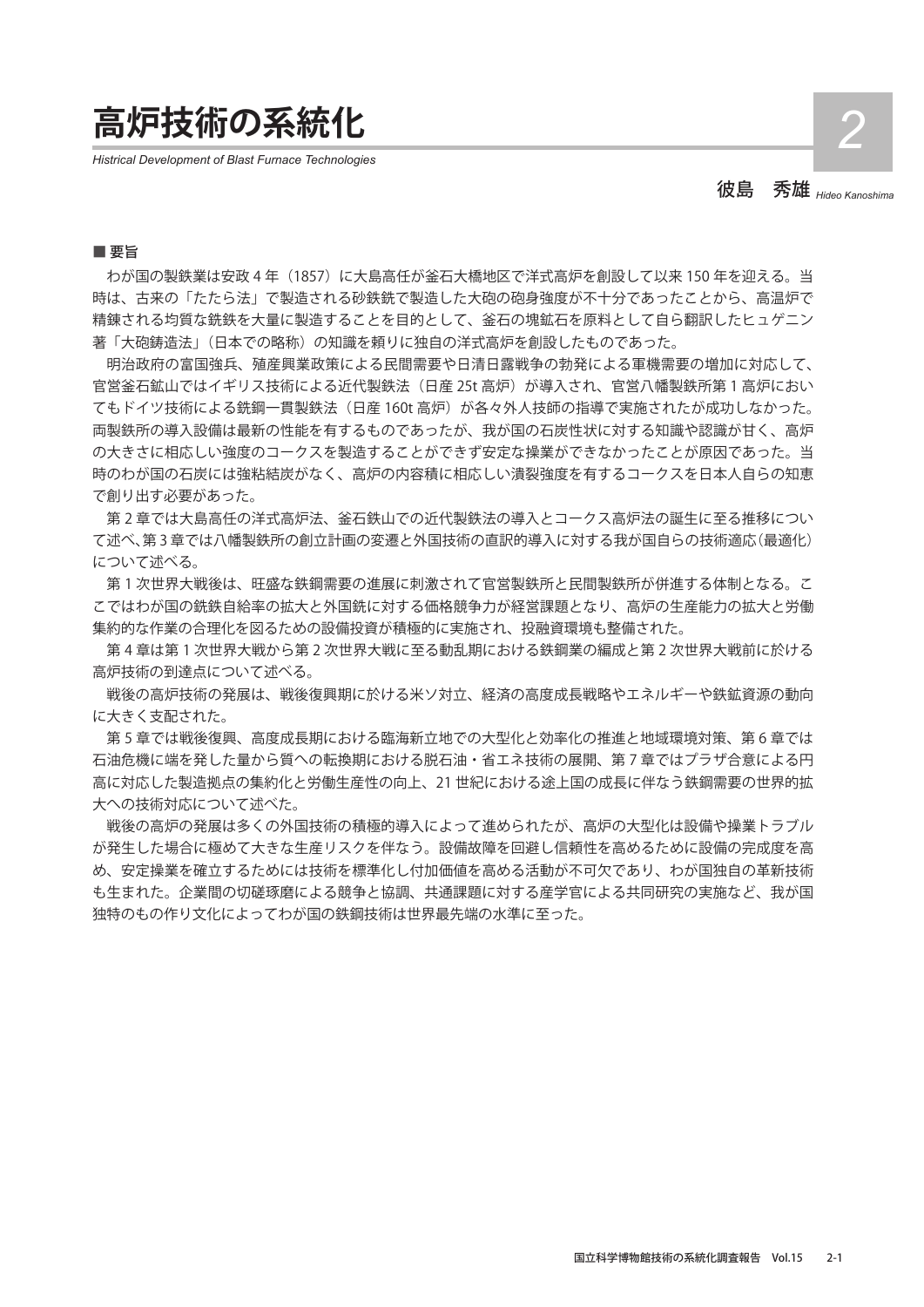Japan's iron industry recently celebrated its 150th anniversary. The industry began in 1857 (the 4th year of the Ansei era) when Takato Oshima built a Western-style blast furnace in the Ohashi district of Kamaishi, Iwate Prefecture. At that time, because cannon barrels constructed from sand pig iron using the traditional Tatara process lacked sufficient strength, Oshima sought to produce large volume of pig iron of uniform quality refined in blast furnaces. He built his own Western-style blast Furnace using Kamaishi's lump ore and knowledge from Huguenin Ulrich's The Casting Processes at the National Iron Cannon Foundry in Luik (written in 1826), which he translated himself.

andly in Lant (internations), innering durisated infidem.<br>To meet the increase in demand by the military as a result of the Meiji government's policies of "Enrich the country, strengthen the military" and "Increase production, promote industry", English early-modern steel production techniques were introduced at the government-run Kamaishi mine (with a blast furnace of 25t daily output). Integrated steel production (using a 160t daily output blast furnace) was also implemented using German technology at the government-run Yawata iron and steel mill, s No.1 blast furnace. Both steel mills were built under the assistance of foreign engineers, however, they were unsuccessful. While the steel mills possessed the newest facilities and capabilities, They lacked sufficient knowledge about the performance of coal. Thus coke strong enough for the size of the furnaces was not produced and the furnace could not be stably operated. Japanese needed to develop their own knowledge. At that time, strongly - caking coals were not available with Japanese coals.

The greatest technological challenge was to establish production methods for coke that has strength against breaking appropriate to the inner volume of blast furnaces.

After world war I, stimulated by growth in the demand for steel, Government-controlled and private-sector steel mills grew in tandem. The increase of Japan, s self-sufficiency rate in steel and the price war against foreign steel became industry challenges. Investment in facility was actively pursued to rationalize the expansion in the production capability of blast furnaces and in labor-intensive tasks. An environment of investment and loan was also established .

After World War Ⅱ ,the development of blast furnace technology was greatly influenced by the advanced economic growth strategy, and trends in energy and iron ore resources. Large-sized integrated iron and steel woks ware constructed on bay sites.

In response to the strong yen set by the Plaza Accord, and the rise in the global demand of steel in the 21st century by the growth of developing countries, the intensification of production sites and improvements in labor productivity have been accelerated.

The development of blast furnaces after the Second World War has proceeded with the active introduction of foreign technologies, but this has also brought major production risks when facility and operation problems occur as blast furnaces become larger.

Work is essential to raise the completeness of the facilities to prevent incidents and improve reliability. Also needed is standardizing technology and increasing added value to establish stable operations.

mearching technology and mercasing added rane to establish stable operations.<br>These efforts have given birth to Japan's own innovative technologies. Japan's steel technologies have attained the most advanced level in the world thanks to honing by competition and cooperation among companies, research collaboration by government, industry, and academia to solve common challenges, and the country, s unique artisanal culture.

### ■ Profile

|                                                      | — сопено                         |
|------------------------------------------------------|----------------------------------|
| 彼島 秀雄 <sub>Hideo Kanoshima</sub>                     | 1.はじめに …………………………………………… 81      |
|                                                      | 2. 高炉製銑法の特徴 ………………………………… 83     |
| 国立科学博物館 産業技術史資料情報センター・主任調査員                          | 3. 高炉製銑法の萌芽と近代製鉄法の導入と発展  …… 87   |
| 日本鉄鋼協会 正会員                                           | 4. 官営八幡製鉄所での銑鋼一貫製鉄所の建設 ……… 96    |
| 昭和36年 3月<br>京都大学工学部 冶金学科卒業                           | 5. 戦前の官民並立態勢での高炉技術の自主的発展 … 105   |
| 昭和36年 4月<br>八幡製鉄株式会社入社(現新日本製鉄株式会社)                   | 6. 戦後復興と鉄鋼合理化計画の推進 ……………… 114    |
| 昭和62年 7月<br>新日本製鉄大分製鐵所 製銑部長<br>平成 3年11月<br>本社 製銑技術部長 | 7. 高度成長の終焉と量から質への転換 ……………<br>133 |
| 平成 4年12月<br>参与(製銑技術部長委嘱)                             | 8. 産業構造の再構築と世界的再編 …………………<br>144 |
| 平成 6年 7月<br>株式会社「鉄原」常務取締役<br>平成14年 6月<br>退任          | 9. まとめ ……………………………………………<br>156  |
| 国立科学博物館産業技術史資料情報センター主任<br>平成21年 4月                   |                                  |
| 調査員                                                  |                                  |

#### $\blacksquare$  Contents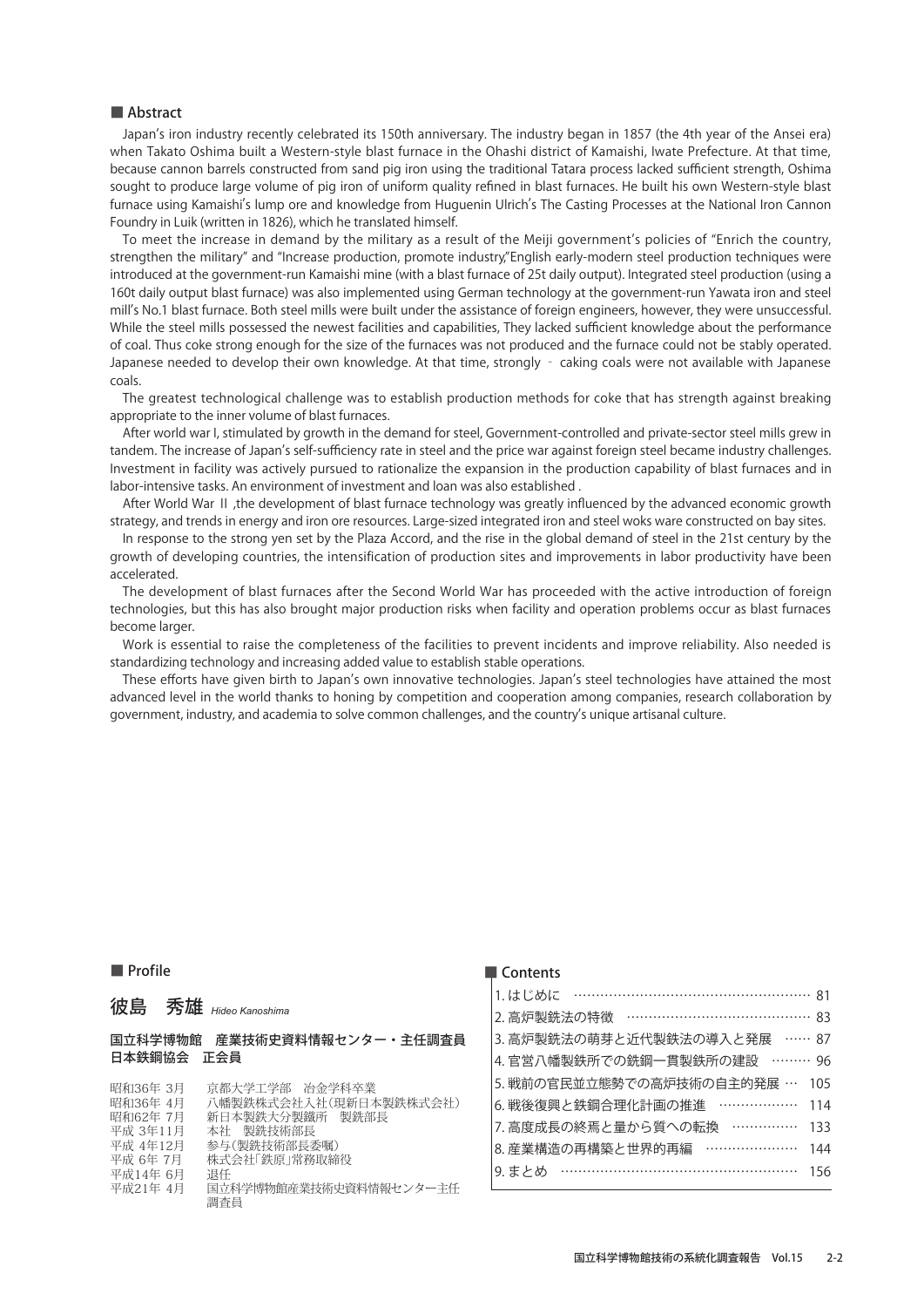## **圧力計技術の発展の系統化調査** *3*

*Historical Development of Pressure gauges Technologies*

清水 明雄 *Akio Shimizu*

■ 要旨

世界で初めてつくられた圧力計は、イタリアのトリチェリが 17 世紀に発明した「水銀気圧計」である。これは、 現在、水銀液柱形圧力計、あるいは、マノメータと呼ばれ、『液柱形圧力計』に分類される。その後、18 世紀か ら 19 世紀にかけて、ピストンと重錘でシリンダに圧力を発生させる『重錘形圧力計』がドイツで、現在の『ア ネロイド形圧力計』(JIS 圧力計規格で「ブルドン管、ベローズ、チャンバ、ダイヤフラムなどの弾性素子を圧力 計の受圧部にもつもの」)に分類される、金属の弾性を利用した「アネロイド形気圧計」と「ブルドン管圧力計」 がフランスで、ピストンとばねを用いた記録式圧力計『エンジンインジケータ』の原型がイギリスで、各々発明 された。

気圧計から始まった圧力計の歴史の中で特に重要なのは、構造原理の異なるこれら、『液柱形圧力計』『重錘形 圧力計』『アネロイド形圧力計』『エンジンインジケータ』の 4 つの圧力計である。

『液柱形圧力計』はトリチェリが発明した気圧計から発展し、後に、血圧計や高度計などへ応用された。わが 国では、1920 年のブルドン管圧力計の検定開始とともに、検定に用いる「基準液柱形圧力計」として規定され、 以降、特に産業分野における低圧の圧力計の校正や検査に広く用いられている。

『重錘形圧力計』はブルドン管圧力計の検定に使用する「基準重錘形圧力計」として、液柱形圧力計と同時に 規定された。第二次大戦後の産業界では、圧力の高精度化、高圧化に伴い、さまざまな「重錘形圧力計」が開発 され、現在は、低圧から超高圧まで、ブルドン管圧力計をはじめとした圧力計測機器の校正や検査に幅広く使用 されている。

『アネロイド形圧力計』は受圧部に弾性素子を用いた圧力計である。この内、弾性素子にブルドン管以外を用 いたものは「アネロイド形気圧計」から発展した微圧用で、一方、ブルドン管を用いたものは、用途への適応性 に優れ、低圧から超高圧までを網羅する。発明と同時にまたたく間に工業先進国に広まったブルドン管圧力計は、 それまで用いられていた『液柱形圧力計』から次々と置き換わり、イギリスから始まった世界の近代工業化の発 展に大いに貢献した。

『エンジンインジケータ』は世界初の記録式圧力計である。用途が限定的で、一般にはあまり知られていないが、 イギリスの産業革命で蒸気機関の実用化に果たした功績は非常に大きい。現在、機械式インジケータは、世界で は日本の圧力計メーカー 1 社のみによる製造とされ、用途も特殊で生産量も少ないが、その技術史的価値は高い。

わが国で初めてブルドン管圧力計の研究開発を行ったのは、1896 (明治 29) 年に和田計器製作所を創業した 和田嘉衡である。富国強兵と工業化による近代国家を目指し、軽工業から重工業への移行を強力に推進した明治 政府の下、ヨーロッパから大量に輸入された蒸気機関車などの蒸気機械に、圧力計が装着されていた。和田は独 力でそれらの国産化に成功した。

大正時代に入ると、わが国の工業化は、軍事力増強、植民地化による海外進出を伴って隆盛し、進展した。その後、 関東大震災という未曽有の危機に見舞われるが、第二次世界大戦直前まで産業機械の生産は拡大の一途をたどっ た。国産のブルドン管圧力計の需要の伸びも著しく、わが国の圧力計メーカー数は当初の数社から、1930 年代に は 100 社にまで達したとされ、ブルドン管圧力計は工業化の振興と経済発展を支えた。

第二次世界大戦でわが国の工業は壊滅的な状況に陥ったが、戦後は朝鮮動乱特需で息を吹き返した。そして、 高度経済成長期には新たな産業が勃興し、圧力計のニーズも多様化、高度化し、新技術による製品が次々に開発 された。戦後、誕生した「電気式圧力計(アナログ指示)」は、ブルドン管を用いて圧力を電気量に変換する圧力 計である。しかし、コンピュータ時代の到来により、圧力指示を不要とするコンピュータ制御が主流になり、「電 子式圧力計(デジタル表示)」」や「圧力発信器」が開発されると、「電気式圧力計」は使用されなくなった。

その後、バブル崩壊を経て、平成時代になると、日本の圧力計メーカーが最新の半導体技術を用いて、長年、 研究開発を重ねてきた「工業用圧力センサ」が急激に普及した。「工業用圧力センサ」は、日本がかつて圧力計を 輸入していた工業先進国に逆輸出され、着実にその市場を拡大している。「工業用圧力センサ」は圧力計測技術の 結晶であり、わが国の強みである。

しかし、戦後、さまざまな圧力計が誕生する中、国家検定が開始された 1920 (大正 9)年の1万4千個から、 2007 (平成 19) 年の約 900 万個へと生産量を大きく伸ばし、現在の産業界でもっとも広く使用されているのは、 圧力計の中でもっとも古い歴史をもつブルドン管圧力計である。震災や戦争を乗り越え、高度経済成長期以降の 電子化にも揺らぐことなく、ブルドン管圧力計は、今なお、世界最高水準の超高圧ブルドン管圧力計が開発され るなど、技術を発展させながら、産業界に多大な貢献を続けている。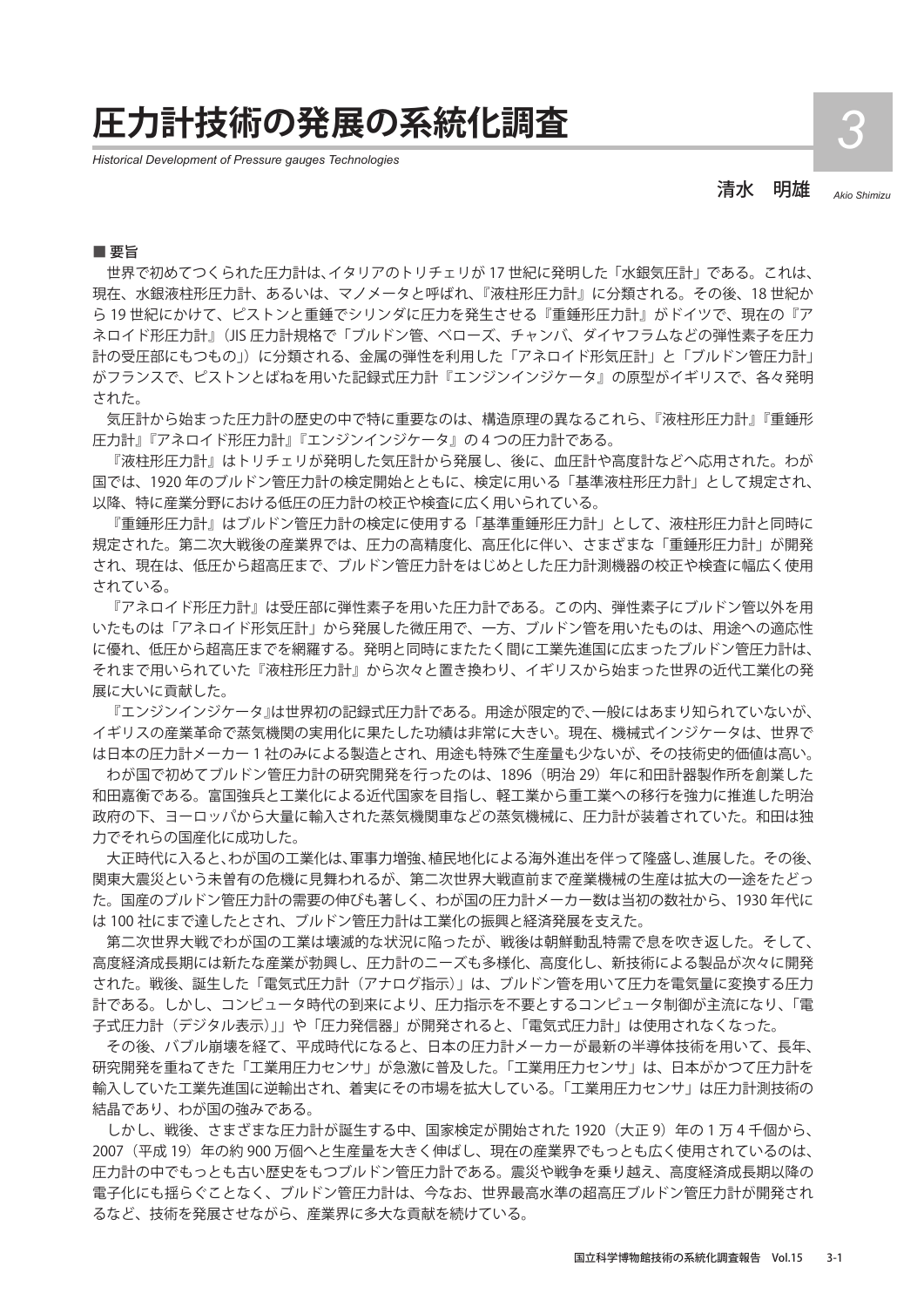The first pressure gauge in the world was a mercury barometer invented by the Italian Evangelista Torricelli in the 17th century. This device, which today is called a "mercury liquid-column manometer" or simply "manometer," is classified as a "liquid column manometer." Later, in the 18th and 19th centuries, the "dead-weight tester" that generates pressure in a cylinder using a piston and weight was invented in Germany, the "aneroid barometer" and "Bourdon tube gauge," which exploit the elasticity of metal and are today classified as an "aneroid gauge" (which, according to JIS pressure gauge standards, has an elastic element like a Bourdon tube, bellows, chamber, or diaphragm in the pressure receiver of the gauge) were invented in France, and a model of a recording pressure gauge (engine indicator) using a piston and spring was invented in Great Britain.

In the history of pressure gauges beginning with the barometer, of particular importance are these four types of pressure gauges—liquid column manometer, dead-weight tester, aneroid gauge, and engine indicator—having different structural principles.

The liquid column manometer has progressed since the barometer invented by Torricelli, and today, it is used in blood pressure gauges, altimeters, and other devices. In Japan, a "standard liquid column manometer" was prescribed in 1920 for testing purposes in conjunction with the launch of a national certification system for Bourdon tube gauges. It has since come to be widely used for calibrating and inspecting low-pressure gauges in industry.

A "standard dead-weight tester" was also prescribed at the same time as the standard liquid column manometer for use in testing Bourdon tube gauges. After World War II, various types of dead-weight testers were developed as the demand for highly precise pressures and higher pressures increased, and today, dead-weight testers are being widely used in low-pressure to high-pressure applications and in the calibration and inspection of Bourdon tube gauges and other pressure measuring devices.

The aneroid gauge uses an elastic element in the pressure receiver. Gauges of this type that use other than Bourdon tubes for the elastic element have come to be used for micro-pressure applications, but those that use Bourdon tubes are quite adaptive covering the range from low-pressure to ultra-high-pressure applications. The aneroid gauge spread quickly to industrially advanced countries after its invention and came to replace many liquid column manometers that had been used up to that time. The aneroid gauge went on to make great contributions to the development of modern industry, which had started with Great Britain, throughout the world.

assiy, whet had stated win creat shant, anoaghout the world.<br>The engine indicator was the world's first recording pressure gauge. Being limited in application, it is not well known, but its role in developing practical steam engines during the industrial revolution in Great Britain is immense. It is said that this type of pressure gauge is today made by only one company in the world: a Japanese pressure gauge manufacturer. Although it is used for only special applications and produced in limited quantities, its historical value is high.

In Japan, the first person to research and develop Bourdon tube gauges was Yoshihira Wada, who founded Wada Keiki Seisakusho in 1896. At that time, the Meiji government was actively promoting a transition from light to heavy industry to make Japan into a modern nation through prosperity, military strength, and industrialization. As part of this policy, steam locomotives and other types of steam engines equipped with pressure gauges were being imported from Europe in great numbers. By his own effort, Yoshihira Wada succeeded in domestically producing these pressure gauges.

On entering the Taisho era (1912 – 1926), the industrialization of Japan flourished and progressed in conjunction with a military buildup and overseas expansion through colonization. Then, despite the unprecedented disaster of the Great Kanto Earthquake of 1923, the production of industrial machinery continued to expand right up to the Second World War. The demand for domestically produced Bourdon tube gauges increased dramatically, and the number of pressure gauge makers in Japan grew from just a few to more than a hundred by the 1930s. The Bourdon tube gauge promoted the industrialization and economic development of Japan.

assimin adont and centume develpment or supan.<br>During the Second World War, much of Japan's industrial base was destroyed, but after the war, special procurements associated with the Korean conflict breathed new life into the industrial sector. The high economic growth period that followed also gave rise to new industries resulting in more diverse and advanced needs for pressure gauges, which stimulated the development of products using new technologies. Electrical pressure gauges (analog indicators) that appeared after the war converted pressure to electrical quantities using Bourdon tubes. With the coming of the computer era, however, computer control in which pressure indication is unnecessary became mainstream and products like electronic pressure gauges (digital displays) and pressure transmitters came to be developed. Electrical pressure gauges fell out of use as a result.

Then, as Japan entered the Heisei era following the bursting of the bubble economy, "industrial pressure sensors" began to spread rapidly. These industrial sensors were the result of long-term R&D efforts by leading pressure gauge makers in Japan using new semiconductor technologies. They have come to be exported to industrially advanced countries from which Japan once imported pressure gauges, and the international market for them is expanding steadily. Industrial pressure sensors are the fruit of pressure measuring technologies and a strong point of Japanese industry.

Nevertheless, while a variety of pressure gauges have appeared in the post-war period, the Bourdon tube gauge, whose production volume has grown from 14,000 units in 1920 when the national certification system was launched to about 9-million units in 2007 and whose history is one of the oldest among pressure gauges, is now the most widely used pressure gauge in Japanese industry. The Bourdon tube gauge, which has survived earthquakes and wars and the trend toward digital devices following Japan, s high economic growth period, is still evolving technologically as reflected entinguated and was and the tiend covard digital devices following supars high ceditions growth pence, is still croning cerminogically as renecced<br>by the development of an ultra-high-pressure Bourdon tube gauge meeting the continue to make significant contributions to industry.

### ■ Profile

## 清水 明雄 *Akio Shimizu*

#### 国立科学博物館産業技術史資料情報センター主任調査員

| 昭和33年 3月<br>昭和33年 5月<br>昭和33年10月 | 東京都立工業短期大学機械科卒業<br>富十通信機製造株式会社入社<br>同社退社                             |
|----------------------------------|----------------------------------------------------------------------|
| 昭和33年11月                         | 株式会社長野計器製作所(現、長野計器株式会社)<br>入社東京研究所配属、                                |
|                                  | 本社工場(上田市、後に上田工場に名称変更)<br>生産技術部次長兼量産試作課長、技術部次長兼<br>標準器室長              |
|                                  | 工作部長など担当(主に、ブルドン管の研究、圧<br>力計をはじめ、圧力計測機器、試験器、装置、自動<br>化等の開発、設計、製造に従事) |
| 昭和63年 1月                         | 同社退社(転出、以降も圧力計製造等に従事)                                                |
| 昭和63年 1月                         | 株式会社長野汎用計器製作所 代表取締役                                                  |
| 平成11年 9月                         | ゼットエイ株式会社 代表取締役                                                      |
| 平成13年6月                          | 同社退社                                                                 |
| 平成15年3月                          | 株式会社長野汎用計器製作所退社                                                      |
| 平成 8年 7月                         | 日本圧力計温度計工業会技術委員会委員                                                   |
| ~平成14年 7月                        |                                                                      |
| 平成10年 5月                         | 日本圧力計温度計工業会常務理事                                                      |
| ~平成15年 5月                        |                                                                      |
| 平成10年 7月                         | ブルドン管圧力計JISB7505(1999)改正原案作成                                         |
| ~平成11年11月                        | 圧力計専門委員会委員                                                           |
| 平成11年 7月                         | 通商産業省計量行政審議会専門委員                                                     |
| ~平成13年 7月                        |                                                                      |
| 平成20年 4月                         | 国立科学博物館産業技術史資料情報センター<br>主任調査員                                        |

| 1.はじめに ……………………………………………163  |  |
|------------------------------|--|
| 2. 圧力の概要 …………………………………………166 |  |
| 3. 圧力計の構造原理                  |  |
| 4. ブルドン管圧力計                  |  |
| 5. 圧力計の開発製品 …………………………………218 |  |
|                              |  |
|                              |  |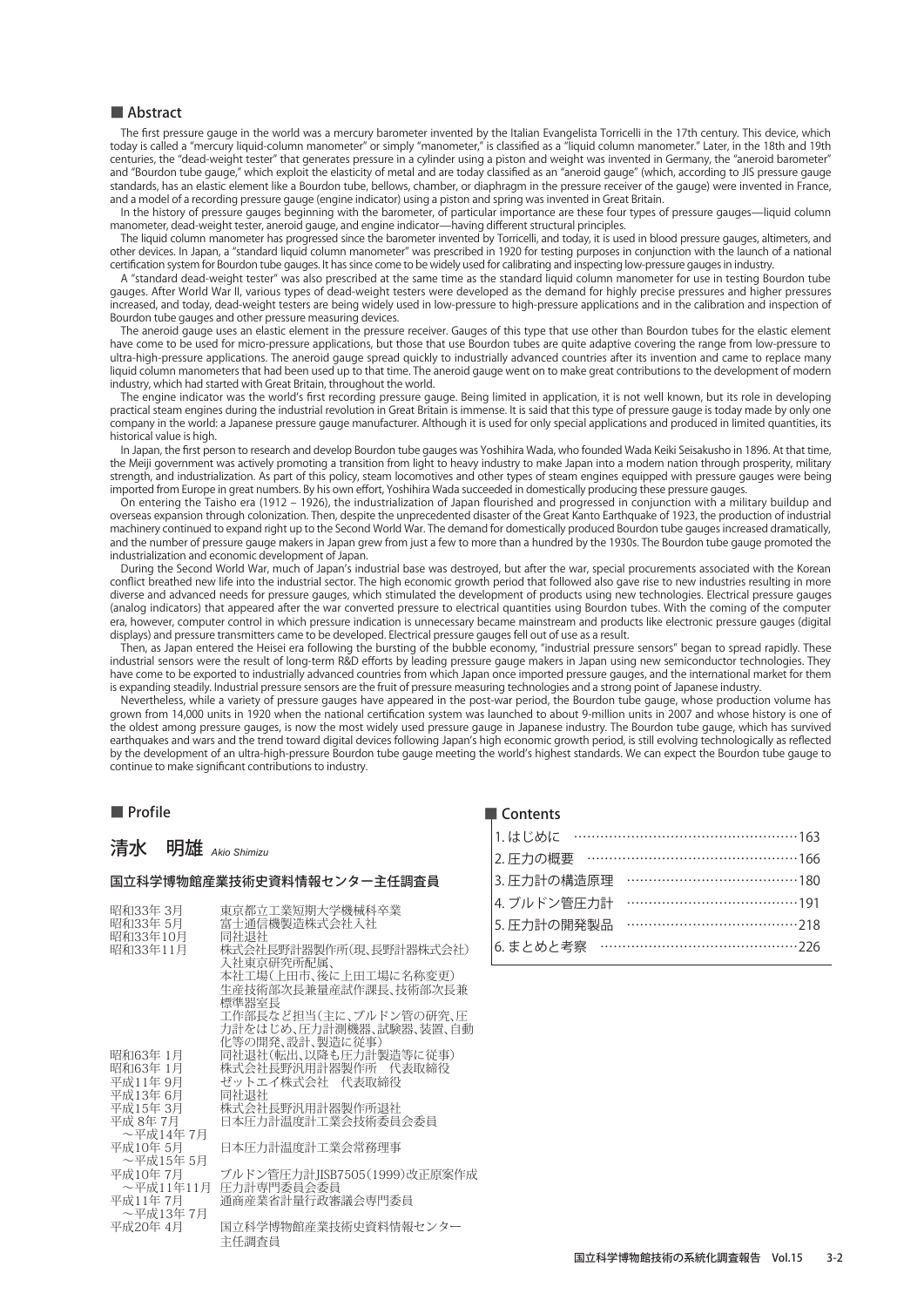# **日本の工業化住宅 ( プレハブ住宅 ) の産業と技術の変遷** *4*

*Transition of the Industrialized Housing-Prefab Housing-in Japan, its Industry and Engineering*

東郷 武 *Takeshi Togo*

#### ■ 要旨

第二次世界大戦後どの国も復興のために膨大な住宅建設を必要とした。工場量産住宅(プレハブ住宅)の研究 が活発になり、試行され、企業化もされるようになった。しかし、殆どの国においてこの工法が住宅の主要な工 法として成功し発展するまでには至らなかった。

世界の中で日本のみにこの工法が主として低層住宅の分野で定着し、経営的にも成功してプレハブ住宅産業と して大きな企業グループを形成するようになった。日本人の主要な生活様式が欧州諸国と比べると都市でも低層 戸建てが中心であり、市場がアメリカのように散在してなく比較的狭い地域に集約されるという条件に恵まれて いたことが基本的な要因であった。しかし、この業界や関係者がこの工法を単に量産の手法として捉えるだけで なく、性能や機能を重視する近代的な工業化住宅として推進してきたことも重要な要因である。また一般の在来 工法にも、プレハブ的手法の導入や、先進的部品の共用など大きな影響を与えて、日本の住宅産業全体の質的向 上に大きく寄与してきた。

第 1 章では、幼稚な平屋の小住宅として生まれたプレハブ住宅が、経済状況や社会制度の大きな変化の影響を 受けながら成長し、企画提案型住宅や性能重視の工業化住宅として変遷しながら我が国の住宅産業のリーダー的 役割を果たすようになって行く様子を産業史的視点から概観し記述した。

第 2 章では、我が国独特の、企業毎に異なるクローズドなシステムを、鉄骨系、コンクリート系、木質系別に 紹介し、どこが異なるポイントか、何故異なるようになったかということを理解できるように説明した。

第 3 章では、工業化住宅の性能認定以降の性能基準やそれによる仕様の伸展を平易に説明した。

第 4 章では、近年の業界の共同研究の実施例や、技術開発の今日的課題を紹介した。

第 5 章では、工業化住宅と車の両輪の如く共存してきた住宅部品の認定制度や主要な部品の発展の様子を簡単 に紹介した。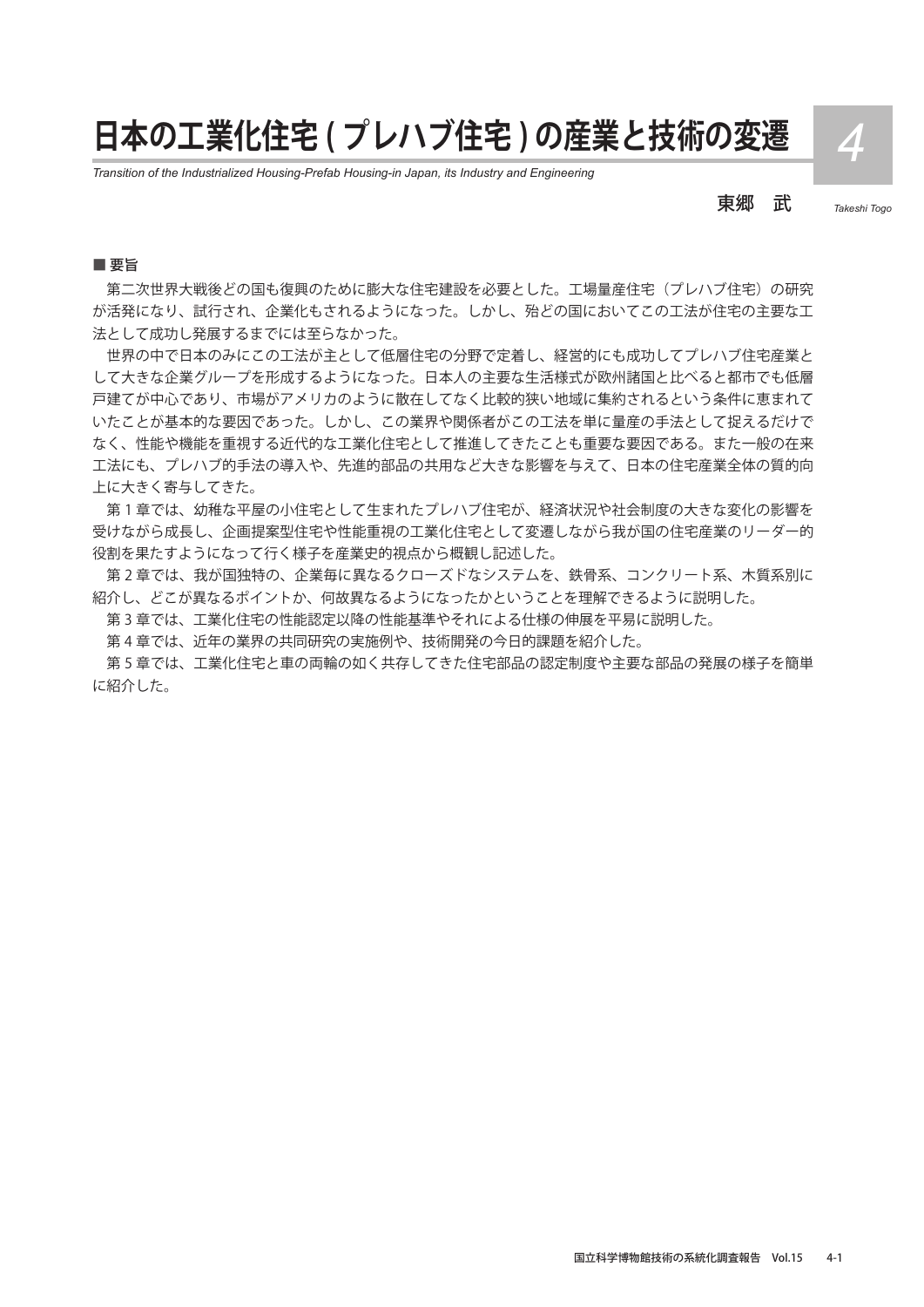With the economy boom after the Second World War, there was the need for a great quantity of housing for every country involved in the war. Mass production housing (prefabricated housing) was achieved, tested and commercialized.

However, for most countries, this method did not attain complete success and development as the primary new way of building houses. Of all the countries in the world, only in Japan has this method become the primary new method for building low-rise detached houses. Prefab housing manufacturers became commercially successful and formed a major group of industries. The primary factors for their success was the fact that the Japanese compared to Europeans tend to live in low rise, detached houses, even in the metropolitan areas. The market in Japan is also blessed with a comparatively concentrated geography, contrary to being wide dispersed, as is the case in the USA. However, those involved in the prefab field did not simply view this method as only system for industrialized mass production method. A critical reason of their success is also the fact they have viewed this method as the system that values performance and quality.

The prefab systems have also played a major influence in the new way of living and the high performance for living to the Japanese traditional housing industry by sharing advanced, modern industrialized components. These influences have raised the overall quality of the Japanese housing industry.

Chapter 1 takes a historical look at the birth of prefab housing as a rather simple, small single-storied housing, its growth as a result of major changes in economic and social conditions, and its eventual role as a leader in the Japanese housing industry as it undergoes transition to the industry that values high performance.

In Chapter 2, we examine Japan's distinct, closed systems that belong to different companies by their construction materials: steel-based, concrete-based, and wood-based. We explain the points where the systems differ from, and how these differences came about.

Chapter 3 explains the performance standards of an industrialized house after the certification and the extension of specifications based on these standards.

In Chapter 4, we introduce examples of recent collaborative research by the industry and the challenges being tackled by R&D today

In Chapter 5, we provide a simple introduction to the certification of housing components, which co-exist with industrialized housing like the wheels in a car. We also describe how specifications of major components develop.

#### ■ Profile

東郷 武 *Takeshi Togo*

## 国立科学博物館産業技術史資料情報センター 主任調査員

| 昭和35年 | 京都大学工学部建築学科卒業   |
|-------|-----------------|
|       | 文部省入省 文部技官      |
| 昭和36年 | 大和ハウス工業㈱入社      |
| 昭和42年 | 工学博士(大阪大学)      |
| 昭和47年 | 大和ハウス工業㈱取締役技術担当 |
| 平成 4年 | 副社長 技術本部長       |
| 平成11年 | 社長              |
| 平成14年 | 会長、研究所所長等を経て退任  |
| 平成16年 | 顧問 現在に至る        |

| 1. 産業の変遷 …………………………………………233 |  |
|------------------------------|--|
|                              |  |
| 3. プレハブ住宅の性能基準の変遷 …………………278 |  |
|                              |  |
| 5. 住宅部品産業の技術開発と発展 …………………310 |  |
| あとがき…………………………………………………313   |  |
|                              |  |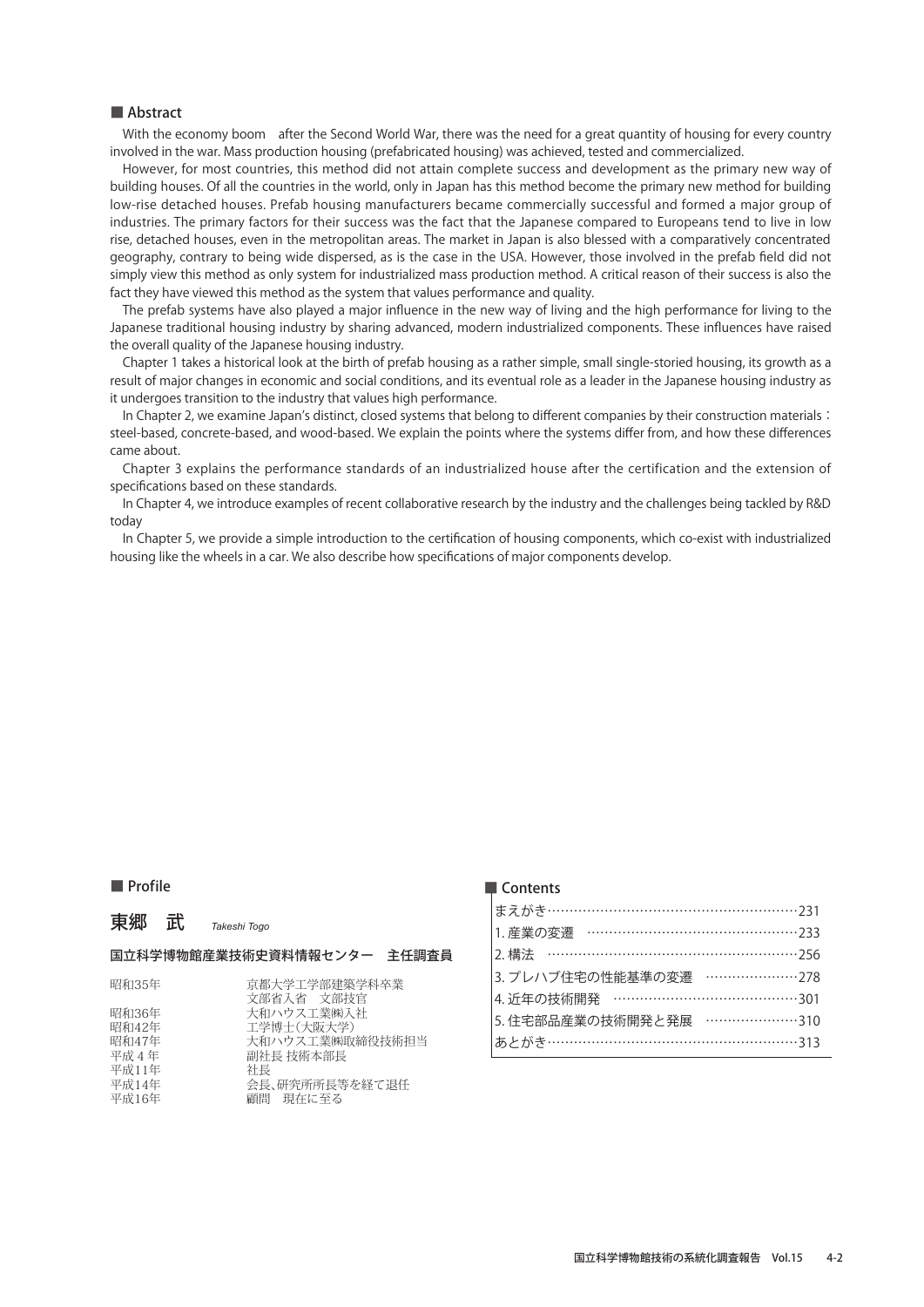## **汎用中小型ガスタービンの技術系統化調査** *5*

*Systematic Technological Review of General-Purpose Small to Mid-sized Gas Turbines*

星野 昭史 *Akifumi Hoshino*

#### ■ 要旨

本調査は 1970 年代後半頃から国内において急速に需要を拡大した防災用途の発電装置用をルーツとし、その 後各種の非常用発電装置やコージェネレーションシステム等の駆動源として市場を広げてきた国産の小容量陸舶 用ガスタービンを対象に実施したものである。

国内の陸舶用ガスタービン生産の現状は、容量ベースで云えば全体需要の 85%は事業用を中心とする " 大型常 用発電用途 " が占めており、一方台数ベースで見ると全需要の 70%が " 中小型の非常発電用途 " となっている。 即ち、国内の陸舶用ガスタービンの生産統計を見ると、それらの用途は上述した二つに大きく二極化されている 事が判る。

昨年度調査報告された「産業用大型ガスタービン」はこの二極化した一方の " 大型常用発電用途 " を対象とし たもので、本年はもう一方の " 中小型非常用発電用途 " を中心とした「汎用中小型ガスタービン」について調査 報告するものである。

ガスタービンは第二次世界大戦後、航空用として大きく発展しその成果が陸舶用にも波及して地上用途の拡大 をもたらした。わが国では敗戦後直ちに施行された「航空禁止令」により航空用エンジンについては 7 年間の完 全空白期間が生じた結果、開発/設計等の先端分野では先進諸国に対して決定的な遅れをとる事となった。一方、 陸舶用の場合も戦後暫くは低迷時期が続いたが、1970 年代に入ると日本経済の成長と共に事業用のガスタービン 発電所等の新規需要が活発化して大型部門の市場が徐々に拡大していった。また小型陸舶用ガスタービンについ て、1960 年代後半頃から世界的な流れを受けて車両用ガスタービンの研究開発が自動車メーカを中心に活発に行 われたほか、航空用ガスタービンの地上用途転用等輸入エンジンによる小型ガスタービンの陸舶用途開拓が国内 の各方面で盛んに試みられていた。

このようななか、1974 年に実施された消防法の大改正によりビルや大型店舗等に対する防災用発電設備の設置 義務が強化され、此れを契機にして小型ガスタービンを駆動源とする非常用発電装置の評価が急速に高まりその 需要が拡大していった。即ち、従来この市場はディーゼルエンジンがほぼ独占していたが、これに対してガスター ビンは圧倒的に小型軽量で振動騒音が少なく、しかも冷却設備が不要等の特長を持っており、据付工事及び保守 の容易さ等が高く評価されて非常用途に適した新しいタイプの原動機として急速に市場へ浸透していった。

此処で非常用発電市場に新しく登場した小容量のガスタービンは当初純国産品は少なく多くは輸入エンジンで あったが、市場が拡大するに連れて品揃えや価格面等で輸入品の限界が目立つようになり、その対策として国産 中小型ガスタービンの開発が各所で活発に行われた。

国産化の動きにはガスタービンメーカのみならず、従来この市場を独占していたディーゼルエンジンメーカも 積極的に参加した。これらのディーゼルメーカは元々過給機とは馴染みが深く、構造上これと共通点が多い中小 型の非常用ガスタービン開発に取り組み易い環境にあった事から多くのメーカが挙って国産化を推進した。この 結果、1970 年代後半頃から国内での陸舶用中小型ガスタービンの生産台数が一気に増加した。

更に 1980 年代の後半に入ると省エネルギー/環境問題等への対応から、小規模なガスタービンコージェネレー ションシステムが注目されるようになり、これに伴って関連する中小型ガスタービンの更なる高効率化/低公害 化/信頼性向上等が求められ、各社が競って高性能機の開発に取り組んだ。また、ガスタービン本体の高性能化 と並行してコージェネレーションシステム全体についても、熱電比可変形をはじめ様々なシステムが新たに開発 されて、小規模ガスタービンコージェネレーションシステムの熱効率の向上と低公害化の推進に大いに寄与した。

本編で採り上げた非常用をルーツとする中小型のガスタービンは当初、数百 kW 級の小型機が中心であったが、 近年になって非常用/常用共に容量が徐々に大型化する傾向が見られ、その反動で小型機種は市場競争力を失い つつある。これは元来、ガスタービンは " 大出力に適した原動機 " であると云う本質に起因した部分も含まれて いるが、一方では特に非常用の場合は安易に大型化に流されて小型機種の競争力強化を怠った結果とも云え、今 一度原点に戻って小型ガスタービンのあり方を見直す時期にあるように思える。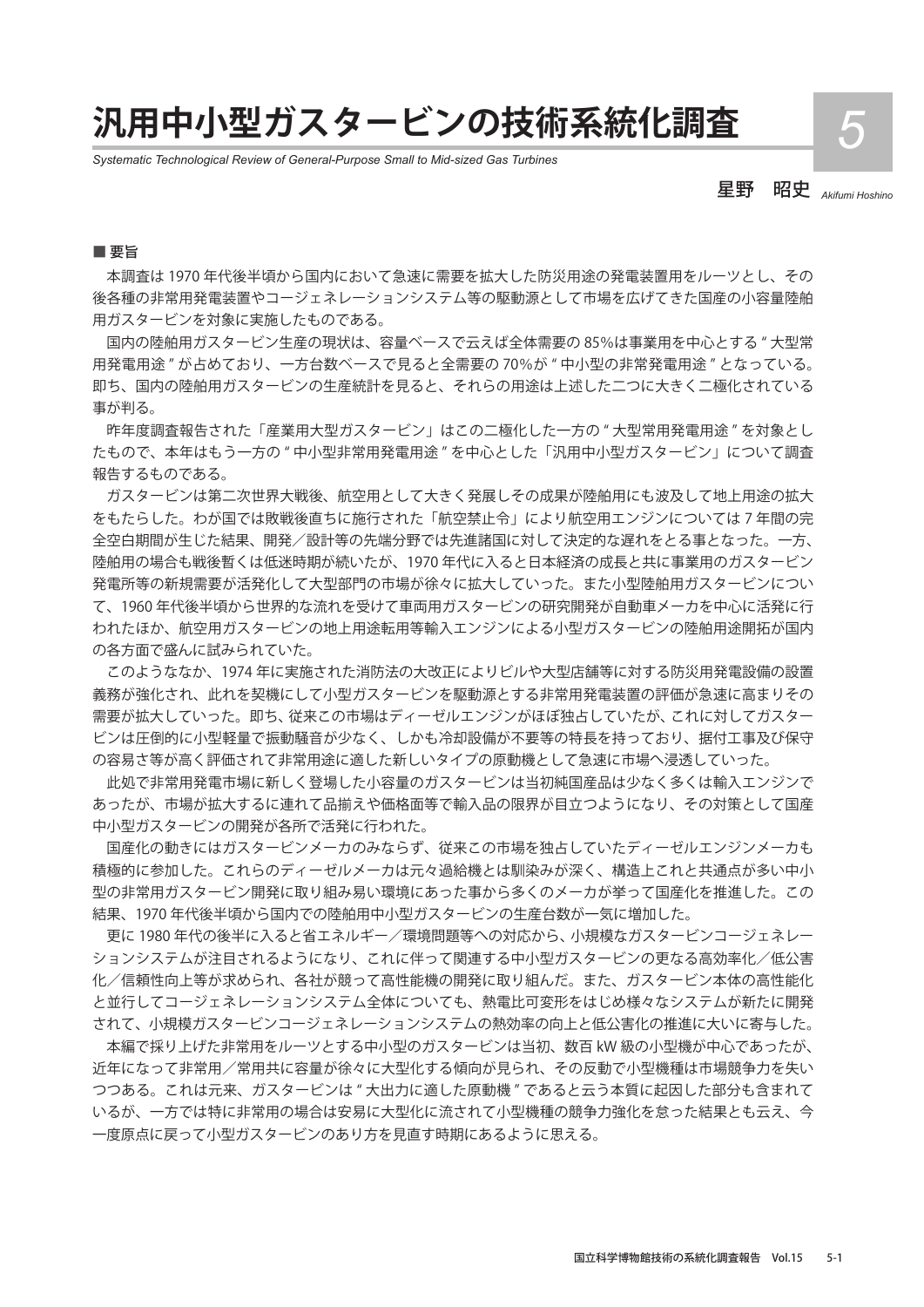This study examines small-capacity gas turbines for land and marine applications manufactured in Japan. Demand for the gas turbines as a power generation tool for disaster mitigation purposes grew rapidly in latter half of the 1970s. Afterwards, the market for gas turbines for emergency power generation and for co-generation systems continued to grow.

If we look at the current state of the domestic manufacture of gas turbines for land and marine use, we find that, by capacity base, 85 percent of overall demand is made up of large-scale turbines for continuous power generation. On the other hand, by number of units manufactured, 70 percent of overall demand is for small and mid-sized turbines for emergency power generation. In other words, the manufacturing numbers for domestic land and marine gas turbines show a major bipolarization based on the purpose of use.

Our study of "Industrial Large-scale Gas Turbines," published last year, examined one pole in the manufacture of gas turbines. This year, our study of "General-Purpose Small-Scale Gas Turbines" focuses on the other pole of the manufacture of gas turbines.

Gas turbines developed significantly for aircraft use after the Second World War, and as a result, their use expanded to land and marine applications. Immediately after the war, Japan was forbidden by the terms of its surrender from producing airplanes. As a result, there was complete inactivity for seven years in the field of aircraft engines, and Japan decisively fell behind advanced nations in the areas requiring sophistication, such as development and design. Turbines for land and marine applications were also sluggish after the war, but the market for large-scale turbines grew gradually in the 1970s as the growth of the Japanese economy spurred new demand for industrial gas turbine power generation facilities. As for small-scale land and marine gas turbines, R&D of gas turbines for automobiles had been vigorously pursued by auto manufacturers since the latter half of the 1960s due to the influence of worldwide trends. As well as, pioneering the use of small land and marine gas turbines had been actively pursued by Japan through the import and conversion of aircraft gas turbines.

In the midst of these developments, major revisions to the Fire Service Act in 1974 strengthened requirements for disaster mitigation power generation facilities in buildings and large shops. As a result, evaluation of small gas turbines as the drive source for emergency electrical generators grew rapidly and their demand increased as well. Previously, this market had been dominated by diesel engines. However, because gas turbines were overwhelmingly more compact and quieter, and furthermore, did not require cooling equipment and were easier to mount and maintain, they drew praises as a new type of prime-mover for emergency use and rapidly penetrated the market.

Initially, the small-capacity gas turbines introduced in the emergency power generation market were not 100 percent domestically manufactured products, and many were imported engines. However, as the market grew, imported products hit limitations in terms of selection and price, and in response, development of domestically produced small and mid-sized gas turbines were energized around the country.

The domestication of manufacturing drew participation from not only gas turbine manufacturers but also manufacturers of diesel engines, which had previously dominated this market. Diesel manufacturers had deep familiarity with force induction, and this area shared in the construction of gas turbines allowed them to easily participate in efforts to build small and mid-sized emergency gas turbines. The efforts of many manufacturers advanced the domestication of manufacturing, and as result, the number of units of small and mid-sized land and marine gas turbines produced in Japan grew in a single leap from the latter half of the 1970s.

Furthermore, in the latter half of the 1980s, attention was drawn to small-scale gas turbine co-generation systems in response to growing energy and environmental concerns. Demand grew for small and mid-sized gas turbines that were even more efficient, less harmful to the environment, and had greater reliability, drawing efforts from competing companies in the development of more advanced features. Besides advancements in the gas turbines themselves, new features were also introduced to co-generation systems, such as variable heat-to-power ratio configuration, contributing greatly to improvements in the thermal efficiency and environmental friendliness of small-scale gas turbine co-generation systems.

The small and mid-sized gas turbines used as emergency solutions discussed in this study were initially centered on small units that produced power in the several hundred kW range. In recent years, however, a gradually growing trend can be seen in increased capacity for both emergency and continuous power use. As a consequence, small-scale models have been steadily losing competitiveness in the market-place. A component of the trend may be that originally, gas turbines were considered to be "power drives suitable for high outputs". Also, as they are used only for emergencies, they can be made larger relatively easier, and as a result, manufacturers neglected to strengthen the competitiveness of smaller-scale models. The current situation calls for a review of the origin and competitiveness of small gas turbines.

#### ■ Profile

## 星野 昭史 *Akifumi Hoshino*

## 国立科学博物館産業技術史資料情報センター主任調査員

| 1961年 | 3月   | 九州大学工学部航空工学科卒業         |
|-------|------|------------------------|
| 1961年 | - 4月 | 川崎重工業株式会社入社            |
|       |      | 以降、同社明石工場にて主として汎用ガスタービ |
|       |      | ンの開発、設計業務に従事           |
| 1996年 | 6月   | 同社汎用ガスタービン事業部長         |
| 2000年 | - 6月 | 同社ガスタービン開発センター長        |
| 2001年 | 6月   | 同社退職                   |
| 同年 同月 |      | 川重明石エンジニアリング入社         |
| 2002年 | 6月   | 同社退職                   |
| 2009年 | - 4月 | 国立科学博物館産業技術史資料情報センター   |
|       |      | 主任調査員                  |
| その他   |      | 日本ガスタービン学会会員           |
|       |      |                        |
|       |      |                        |

| 2. 国内ガスタービン産業の現状 ……………………320 |
|------------------------------|
| 3. 汎用中小型ガスタービンについて ………………324 |
| 4. 黎明期(1945 年〜 1970 年代半ば頃)   |
| :汎用中小型ガスタービンの夜明け前…………327     |
| 5. 急成長期(1970 年代半ば〜 1990 年頃)  |
| :国産化の推進……………………………………337     |
| 6. 成熟期 (1990年~現在)            |
| :高性能化への取り組み…………………………348     |
| 7. 今後の展望 …………………………………………375 |
| 8. おわりに ……………………………………………377 |
| 謝辞………………………………………………………377   |
| 登録候補一覧……………………………………………378   |
| 技術の系統図……………………………………………379   |
|                              |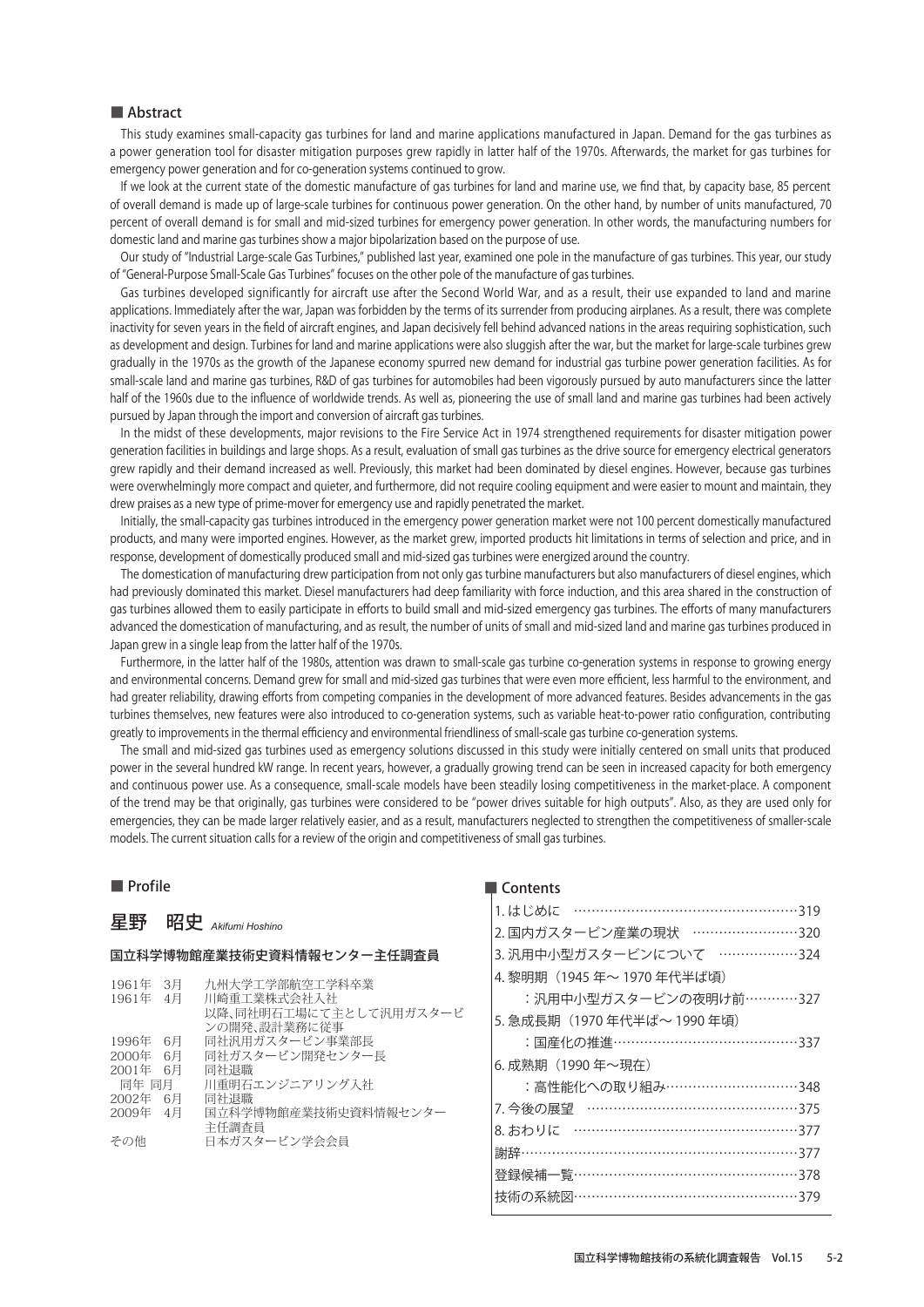## **自動車車体技術発展の系統化調査** *6*

*A Systematic Survey of Technical Development of Vehicle Bodies*

山口 節治 *Setsuji Yamaguchi*

#### ■ 要旨

我国に自動車が導入されたほぼ同時期から自動車車体生産は始まっており、各時代の要望、社会、技術に合わ せて各種車体が生産されてきた。乗用車および小型のバン、ワゴン車、トラックは自動車メーカ又は系列のメー カで生産されているが、中大型のトラックやバン、冷蔵・冷凍車、ダンプ、タンクローリ、ミキサ、検診車、救 急車等は各車体専門の車体メーカで生産されている。

我国の自動車事情は明治末時代の導入期から徐々にその数が増え、バスや三輪車を含むトラック分野ではダン プ、タンク等の専用車体や消防車等も生産されるようになり、昭和年代に入って一定量の普及は見られたものの、 昭和 20 年の第二次大戦終了前は欧米諸外国に比べると使用状況は限られていた。戦後の復興期から占領軍に倣っ た車体の生産も加わり、昭和 30 年代に至ってモータリゼーションの時代を迎えた我国の自動車需要は急速に拡 大し、車体の生産も種類・量とも大幅に増加した。

顧客の要望や使用状況に応じて開発、生産されてきた車体メーカによる各車体の構造、形状、材質および生産 量は、各時代の産業・社会上の変化に影響を受けて変わってきた。

車体メーカの担当する範囲は、トラックシャシやバス、乗用車等を利用した冷凍品、土砂、液体等専用輸送に 対応したり、重量物の上げ下ろし作業や消防、救急等緊急用として使用される荷台、作業装置、乗用部分であり、 積載対象の多様性や広範囲の用途に応じるため車体の種類は多い。反面、生産数量は少数に限られており、バン、 冷凍車、ダンプといったある程度数の出る機種でも年間の生産量は数万台程度に留まっているうえ、これらの機 種を含め殆どの車体は 1 台ごとに仕様が定められ生産される。

車体の流通形態も乗用車と異なっており、登録上の扱いも車型、状況により違うが、多くは個別の審査もしく は届出が必要とされている。

自動車の普及とともに歩んできた車体生産は、時代的に黎明期、種の拡大期、量の拡大期、現代に分けられ、 各時代の要求に応じた取組みがなされてきた。黎明期には量的に限られているものの現代も使用されている各車 体が当時既に車体の先駆的なメーカによって開発されており、種の拡大期、量の拡大期には新たに参入したメー カを含め改良、開発が進められ、信頼性や耐久性の向上が図られて現在に至っている。

自動車はその普及とともに事故等の「負の局面」も見られるようになり、法規の強化、改正等に伴い車体も都 度対応してきており、現在に至って使用済み車体の適正処理の取組みが必要とされるようになってきた。

昭和 20 〜 30 年代にかけバンをはじめ各種車体の生産量は急速に増加している。特に戦後復興に伴う建設需要 に応えたダンプ、ミキサ、クレーンに代表される特装車体の生産量は急速な増加を示したが、現在は減少局面を 迎えるに至った。しかし自動車車体は自動車の普及とともに発展してきたことは論を待たないが、脱着車、消防 車や高所作業車等車体の機能開発、機能付加により存在理由を有するものもある。今後も各種物流の合理化改善 に寄与したり、新規建造・建設から維持メンテナンス型に移行する社会に応じた各種車体を提供すること等必要 とされる課題は多い。これに応えていくことによって今後の車体産業の維持並びに発展が期待できる。